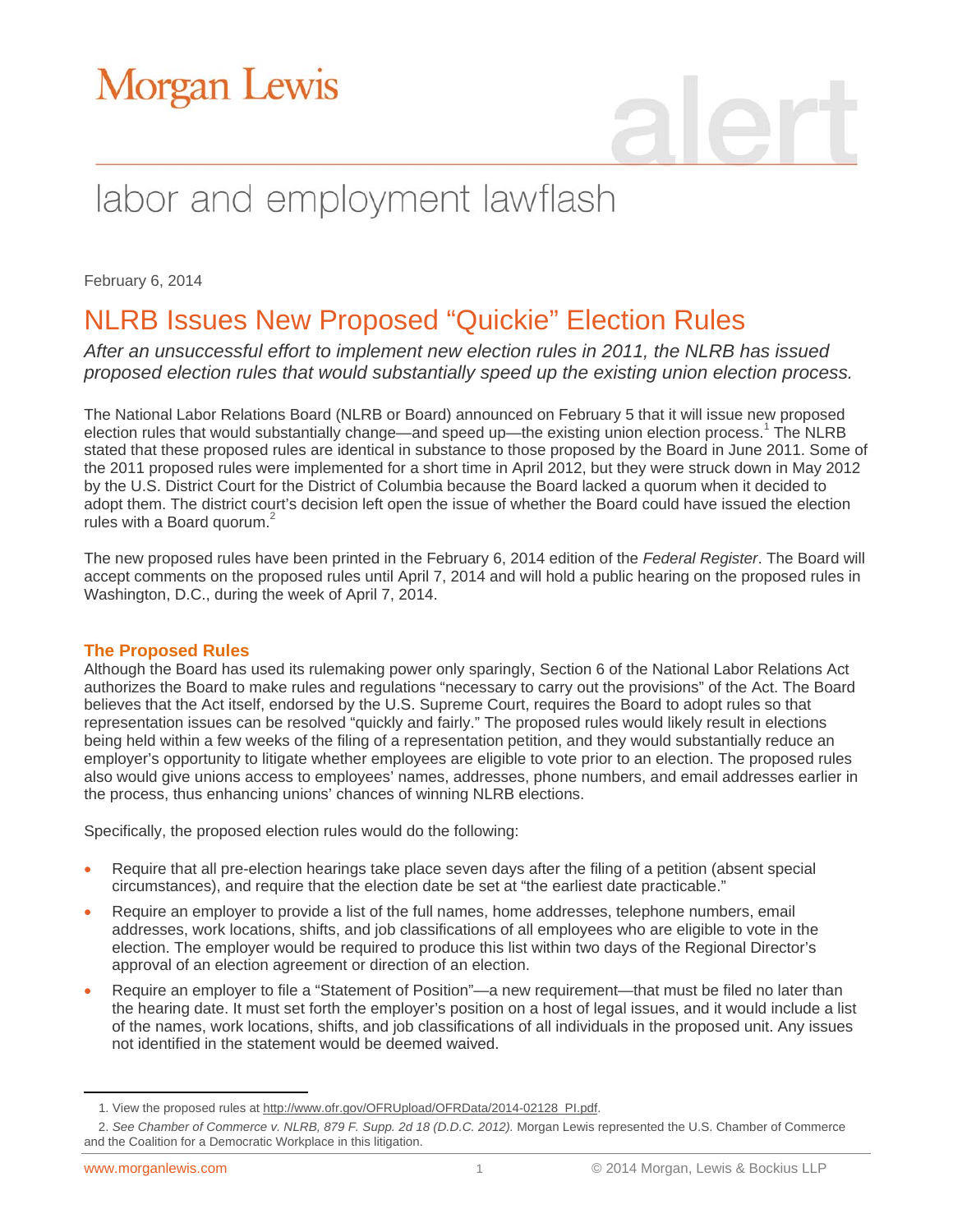# **Morgan Lewis**

- Significantly limit the issues that may be litigated before an election, including questions regarding the eligibility of particular individuals or groups of potential voters, and dispense with post-hearing briefs unless "special permission" is granted by the hearing officer.
- Eliminate an employer's right to request pre-election review of the Regional Director's decision, leaving any issues to post-election review (if at all).
- Permit electronic filing of election petitions, and potentially allow the use of electronic signatures to support the "showing of interest"—in other words, possibly allowing employees to sign union authorization cards electronically via the Internet or email.

The proposed rules also suggest that the Board may, in the future, communicate directly through email or telephone with eligible voters regarding the election or possibly other topics.

#### **Likely Effects of the Proposed Rules**

The most notable effect of the proposed rules would be to significantly expedite the election process, despite the fact that more than 95% of all elections already take place within eight weeks of a petition being filed. The proposed rules could shorten the time from petition to election to three weeks or less. NLRB Members Philip Miscimarra and Harry Johnson, dissenting from the issuance of the proposed rule, wrote that the proposed rule would create a "vote now, understand later" scheme and that it "advocates a 'cure' that is not rationally related to the disease."

Although the time periods for elections will likely be shortened, the overall time frames for processing election cases to conclusion may not be significantly affected because the elimination of many of the pre-election procedures—particularly the opportunity to present evidence with respect to voter eligibility or inclusion—may ultimately result in more post-election litigation and adjudication.

In addition, the proposed rules would impose burdens on the employer and encroach on employees' privacy. Under the proposed rules, employers would be required turn over to the government and a union the company email addresses and personal telephone numbers of potential bargaining unit members.

#### **Conclusion**

The proposed rules represent significant changes to the Board's long-standing election procedures. Moreover, there are legal questions as to the Board's authority to implement these changes and whether they are consistent with congressional intent. Employers should anticipate that a final rule will be issued before the end of 2014, with its implementation subject to legal challenge.

#### **Contacts**

If you have any questions or would like more information on the issues discussed in this LawFlash, please contact any of the following Morgan Lewis lawyers:

| Washington, D.C.        |              |                           |
|-------------------------|--------------|---------------------------|
| Charles I. Cohen        | 202.739.5710 | ccohen@morganlewis.com    |
| Joseph E. Santucci, Jr. | 202.739.5398 | jsantucci@morganlewis.com |
| Jonathan C. Fritts      | 202.739.5867 | jfritts@morganlewis.com   |
| John F. Ring            | 202.739.5096 | jring@morganlewis.com     |
| Chicago                 |              |                           |
| Ross H. Friedman        | 312.324.1172 | rfriedman@morganlewis.com |
| <b>Houston</b>          |              |                           |
| A. John Harper II       | 713.890.5199 | aharper@morganlewis.com   |
|                         |              |                           |